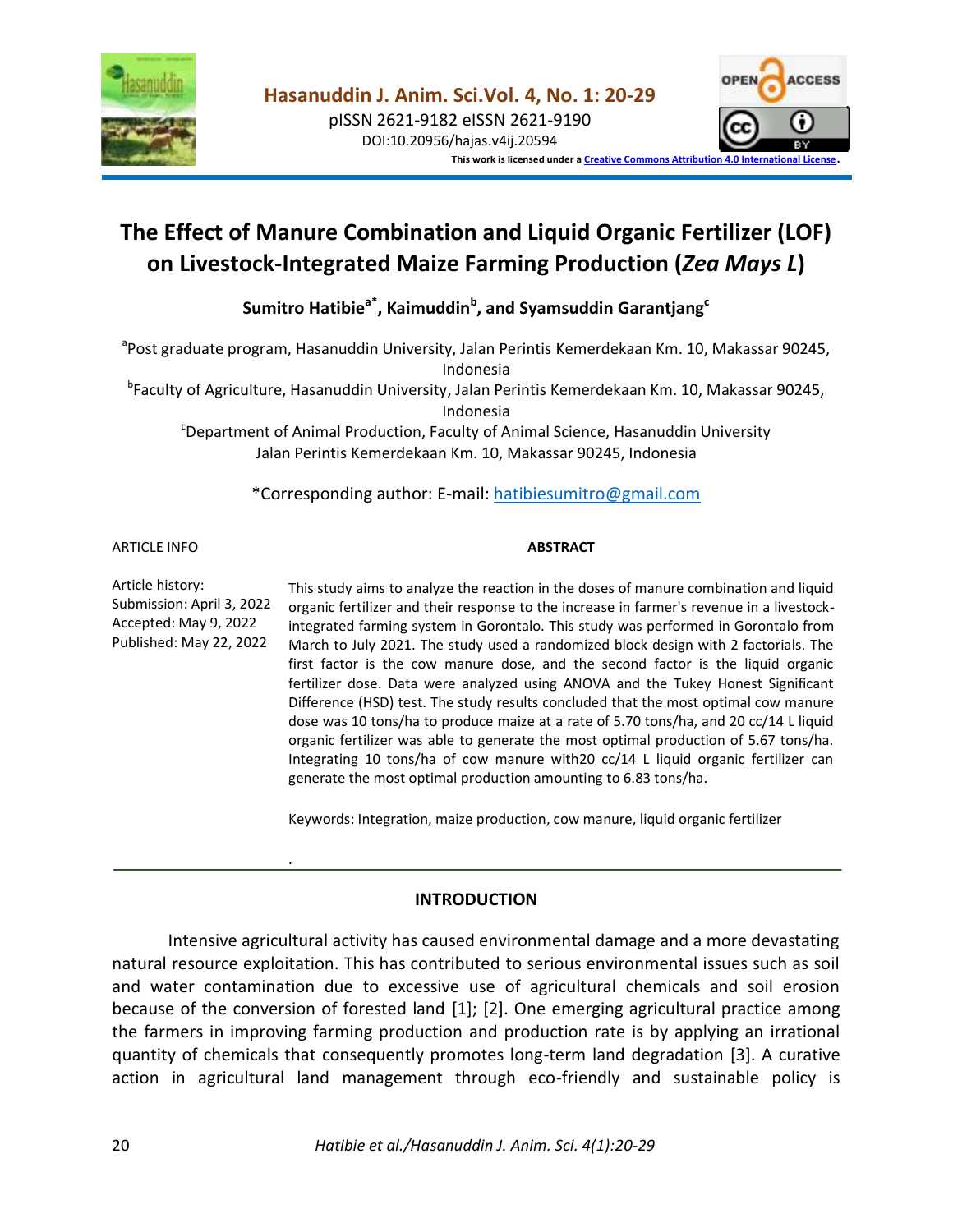considered necessary to deal with such challenges. One method to achieve a sustainable agricultural system is through eco-friendly farming and integrated crops livestock system [4]; [5].

Afifudding [6] reported that the implementation of integrated maize-ruminants farming could reduce annual crop fertilizer budget up to 47.78%/year and feed budget up to 8.87%/year. Recycling maize farming waste could support the implementation of integrated livestock-crop farming. The utilization of cow dung as liquid and solid organic fertilizer could reduce the harmful inorganic fertilizer use, and it could accelerate the adoption process of plant-integration technology at the farmer's level [7]; [8]. Cow manure could be reused as fertilizer to enrich soil nutrients. The used organic fertilizer may either be solid or liquid to improve the soil's physical and biological properties. Organic fertilizer contains more organic matter compared to its nutrient content [9]; [10].

Few previous studies have explicitly explained the development of livestock and crop commodity integration [11]; [12]; [13]; [14]. However, those studies did not involve the use of solid and liquid organic fertilizer. Therefore, this study will focus more on the integration of ruminants and corn crops. This study also attempted to observe the effect of treatment combination involving solid and liquid fertilizer from the perspective of parameter growth aspect and comparative analysis between organic and common NPK fertilizer used by maize farmers.

## **MATERIALS AND METHODS**

This study was conducted for five months from March to July 2021 in Dumati Village, Telaga Biru District, Gorontalo, Gorontalo Province. The materials in this experiment included BISI-18 hybrid variety, 5 and 10 tons/ha cow manure, and 10 and 20 cc/14 L liquid organic fertilizer.

## **Organic Fertilizer Application**

Cow manure was spread evenly based on the determined treatment and was applied two weeks before planting at a dose of 5 tons/ha and 10 tons/ha. Eco-farming organic fertilizer was applied on the third day before planting and 2, 4, 6, and 8 weeks after planting by spraying the liquid fertilizer evenly to the plants with a hand sprayer. The applied concentration during the application of eco-farming organic fertilizer was 10 cc/14 L and 20 cc/14 L. Therefore, the eco-farming organic fertilizer needs for each plot were varied. This relied on the plant's growth stage.

## **Experimental Design**

The study used a randomized block design with 2 factorial involving first factor of cow manure and the second factor of organic liquid fertilizer. The applied research design is randomized block design (RDB) consisting of 9 combinations of treatments with each treatment having 3 replicates. Therefore, there were as many as 27 experimental plots used in this study. The 9 combinations of treatments includes: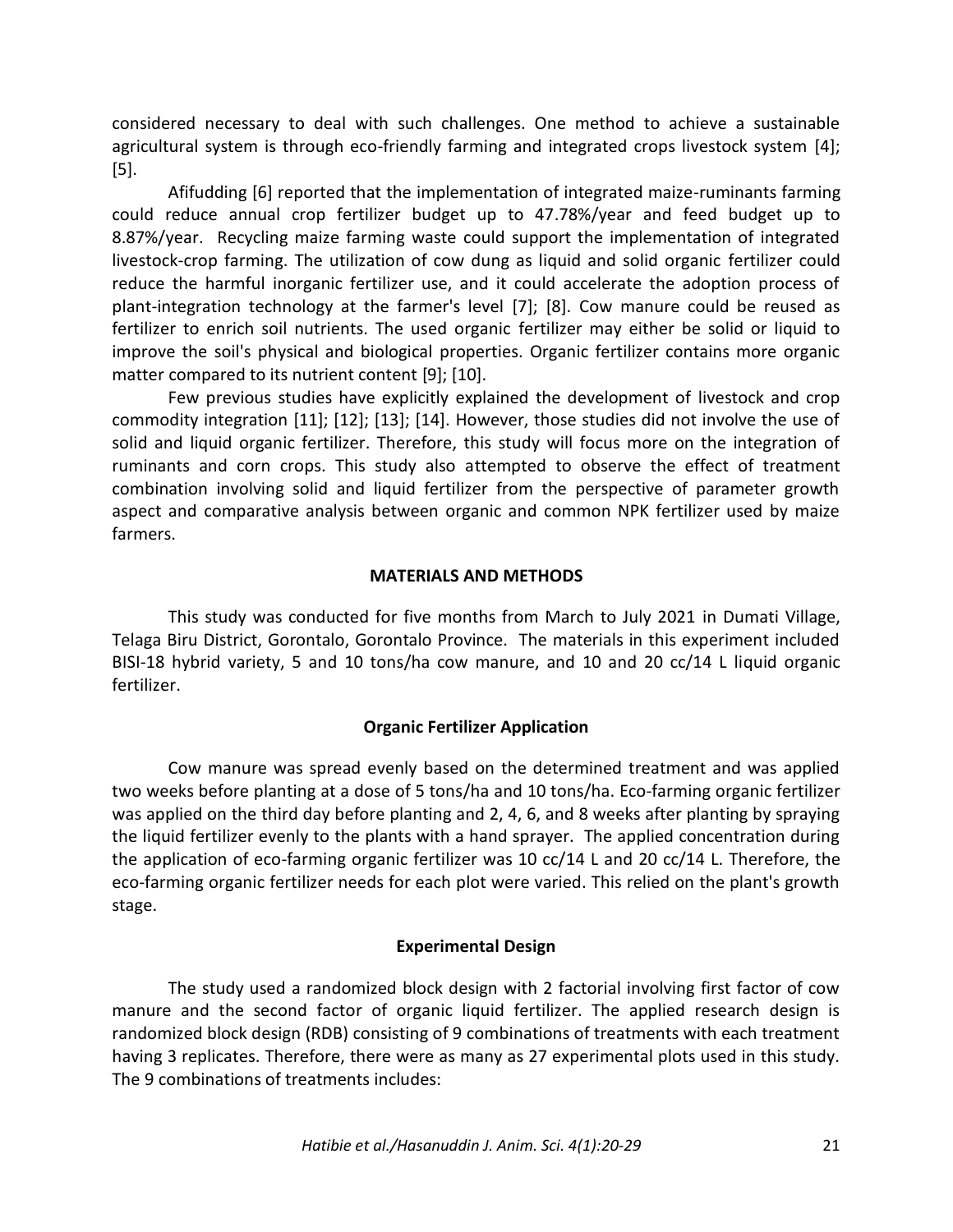$B_0H_0 = 0$  tons/ha cow manure  $\pm 0$  cc/14L liquid organic fertilizer;  $B_1H_0 = 5$  tons/ha cow manure + 0cc/14L liquid organic fertilizer;  $B_2H_0 = 10$  tons/ha cow manure + 0cc/14L liquid organic fertilizer;  $B_0H_1 = 0$  tons/ha cow manure + 10 cc/14L liquid organic fertilizer;  $B_1H_1 = 5$  tons/ha cow manure + 10 cc/14L liquid organic fertilizer;  $B_2H_1= 10$  tons/ha cow manure + 10 cc/14L liquid organic fertilizer;  $B_0H_2 = 0$  tons ha cow manure + 20cc/14L liquid organic fertilizer;  $B_1H_2 = 5$  tons ha cow manure + 20 cc/14L liquid organic fertilizer;  $B_2H_2$  = 10 tons ha cow manure + 20 cc/14L liquid organic fertilizer.

# **Observed Parameters**

The observed parameters in this study encompass plant's height (cm), corn stem (mm), number of leaves (leaf), leaf area (cm), cob length (cm), cob diameter (mm), unhusked cob weight (kg), maize production (kg).

## **Data Analysis**

The acquired data are analyzed using analysis of variance (ANOVA) at a 5% level of significance to identify the treatment affecting pest population, pest attack intensity, and unhusked cob weight. Any treatment identified with significant effect will be further analyzed using the post hoc Tukey Honest Significant Difference (HSD) test at a 5% significance level.

The data were also analyzed using Independent Sample t-Test to compare the significant effect in the use of organic and inorganic (NPK) fertilizer. Based on the decision criteria, hypothesis null (H0) is rejected if t-value is lower than table value at a significance level of 5% (0.05).

## **RESULTS AND DISCUSSIONS**

The studies of maize and livestock farming integration in dryland could provide extra benefit by using cow manure as fine compost and maize farming waste, including leaves, stems, and cobs as feedstuff alternatives during the dry season. Integrating agricultural farming activities is one accurate method considering the limit of agricultural waste. In addition, integrating maize and livestock farming is a strategic integrated farming model to boost selfsufficiency in maize production. Close interaction among the cattle (organic fertilizer producers), maize (crops), liquid organic fertilizer, and land in a farming system where such interaction could contribute to maize productivity.

## **Maize Growth with Cow Manure and Liquid Organic Fertilizer Application**

Means of Maize Growth with Cow Manure and Liquid Organic Fertilizer Application are presented in Tables 1 and 2.

The analysis of variance in Table 1 indicates that cow manure and doses and liquid organic fertilizer concentration had a significant effect. In contrast, their interaction had a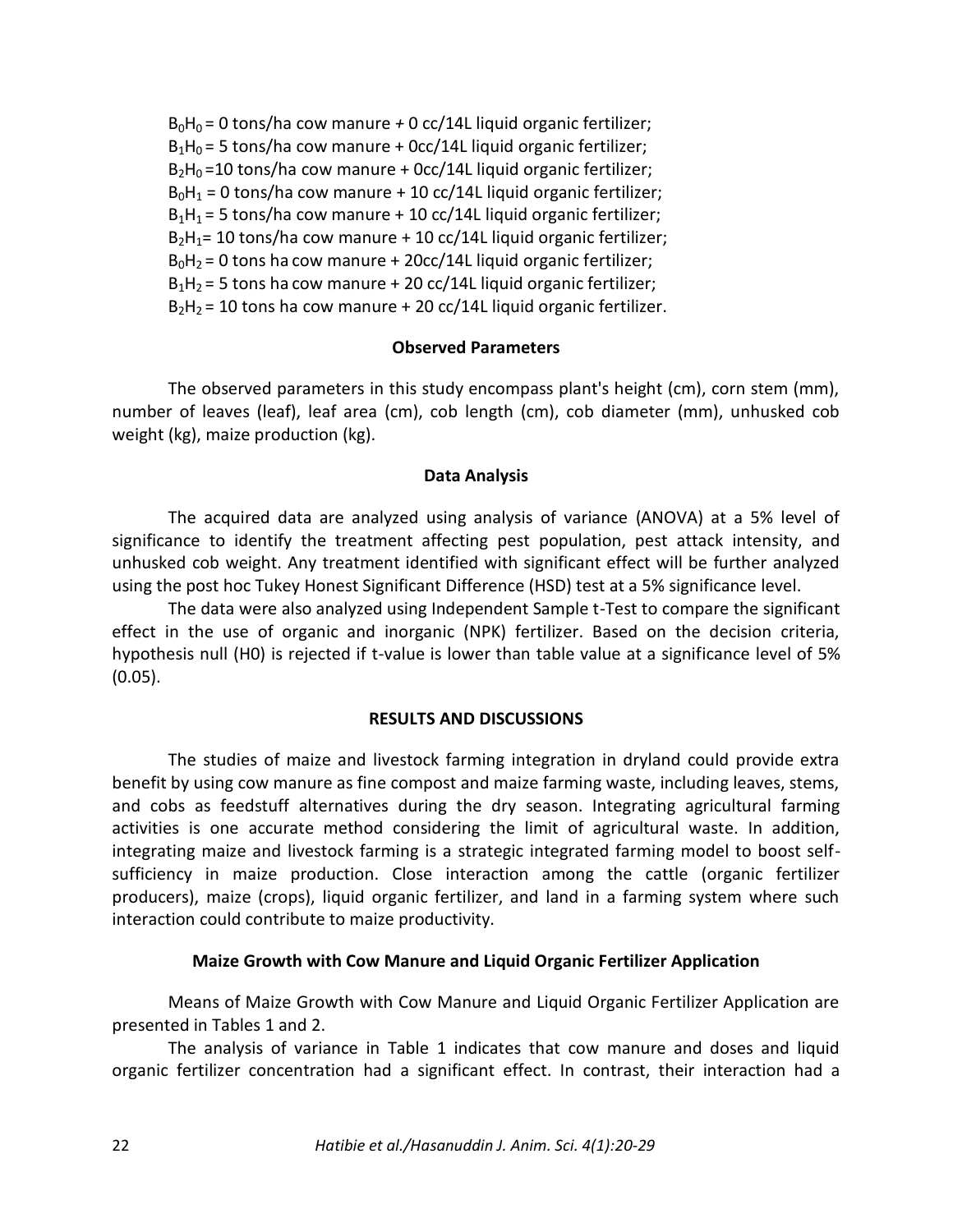significant effect on the means of plant height. Based on the Tukey HSD Test with  $\alpha$  0.05, the most optimal plant height of 239.39 cm was generated by applying 10 tons/ha cow manure and 20 cc/14L liquid organic fertilizer. There was no significant difference observed from the treatment with no cow manure ( $B_0$ ) and liquid organic fertilizer ( $H_0$ ). However, a significant difference was identified in the treatment of 5 tons/ha cow manure  $(B_1)$  and 10 cc/14L liquid organic fertilizer  $(H_1)$  application.

|                      | Cow            | <b>Liquid Organic Fertilizer (H)</b> | CV HSD $\alpha$     |                         |       |
|----------------------|----------------|--------------------------------------|---------------------|-------------------------|-------|
| <b>Parameters</b>    | Manure (B)     | $H_0$                                | $H_1$               | H <sub>2</sub>          | 0.05  |
| Plant's Height (cm)  |                |                                      |                     |                         |       |
|                      | $B_0$          | 197.39 $^{b}$                        | 224.24 $_{p}^{a}$   | $218.79^{b}$            | 14.39 |
|                      | $B_1$          | 219.61 <sup>a</sup>                  | 226.22 <sup>a</sup> | 228.79 $^{ab}$          |       |
|                      | B <sub>2</sub> | 223.78 $_{q}^{a}$                    | 234.79 $a$<br>pq    | 239.39 $_{p}^{\dot{a}}$ |       |
| CV HSD $\alpha$ 0.05 | 14.39          |                                      |                     |                         |       |
| Stem Diameter (mm)   |                |                                      |                     |                         |       |
|                      | $B_0$          | $18.43^{b}$                          | 22.82 <sup>a</sup>  | 21.83 <sup>a</sup>      | 2.44  |
|                      | $B_1$          | 22.64 <sup>a</sup>                   | 23.06 <sup>a</sup>  | $21.72^a$               |       |
|                      | B <sub>2</sub> | 23.45 $_{p}^{a}$                     | $23.44^a$           | 22.39 <sup>a</sup>      |       |
| CV HSD               | 2.44           |                                      |                     |                         |       |
| Leaf Area (cm)       |                |                                      |                     |                         |       |
|                      | $B_0$          | $8.49^{b}$                           | 10.06 <sup>a</sup>  | 9.66 $^{ab}$            | 0.73  |
|                      | $B_1$          | $9.22^{a}$                           | $9.88^{ab}$         | $9.72^{a}$              |       |
|                      | B <sub>2</sub> | 9.67 $_{p}^{a}$                      | 9.07<br>pq          | 8.96 $_{q}^{b}$         |       |
| CV HSD               | 0.73           |                                      |                     |                         |       |

Table 1. Means of Plant's Growth Involving Cow Manure and Liquid Organic Fertilizer Application

Note: B<sub>0</sub>=no cow manure; B<sub>1</sub>= 5 tons/ha cow manure; B<sub>2</sub> = 10 tons/ha cow manure; H<sub>0</sub> = no liquid organic fertilizer; H<sub>1</sub> = 10 cc/14 liquid organic fertilizer;  $<sub>2</sub>$  = 20 cc/l4 L liquid organic fertilizer. Values</sub> followed by the same superscript letter in the row  $(p,1)$  and the column  $(a,b)$  are not significantly different on the Tukey HSD test at a significance level of  $\alpha$  0.05.

The analysis of variance indicates that cow manure, liquid organic fertilizer dose, and their interaction could significantly affect the stem diameter. Tukey HSD test with  $\alpha$  0.05 revealed that the highest generated means of stem diameter was 23.45 and was generated by the treatment of 10 tons/ha cow manure and no liquid organic fertilizer application. There was no significant difference observed in the treatment with no cow manure application ( $B_0$ ). In contrast, no significant difference was also observed in the treatment of 5 tons ha<sup>-1</sup> cow manure application (B<sub>1</sub>). Based on Tukey HSD Test results with  $\alpha$  0.05 in Table 1, the treatment with no liquid organic fertilizer and with 10 tons/ha cow manure produces the most optimal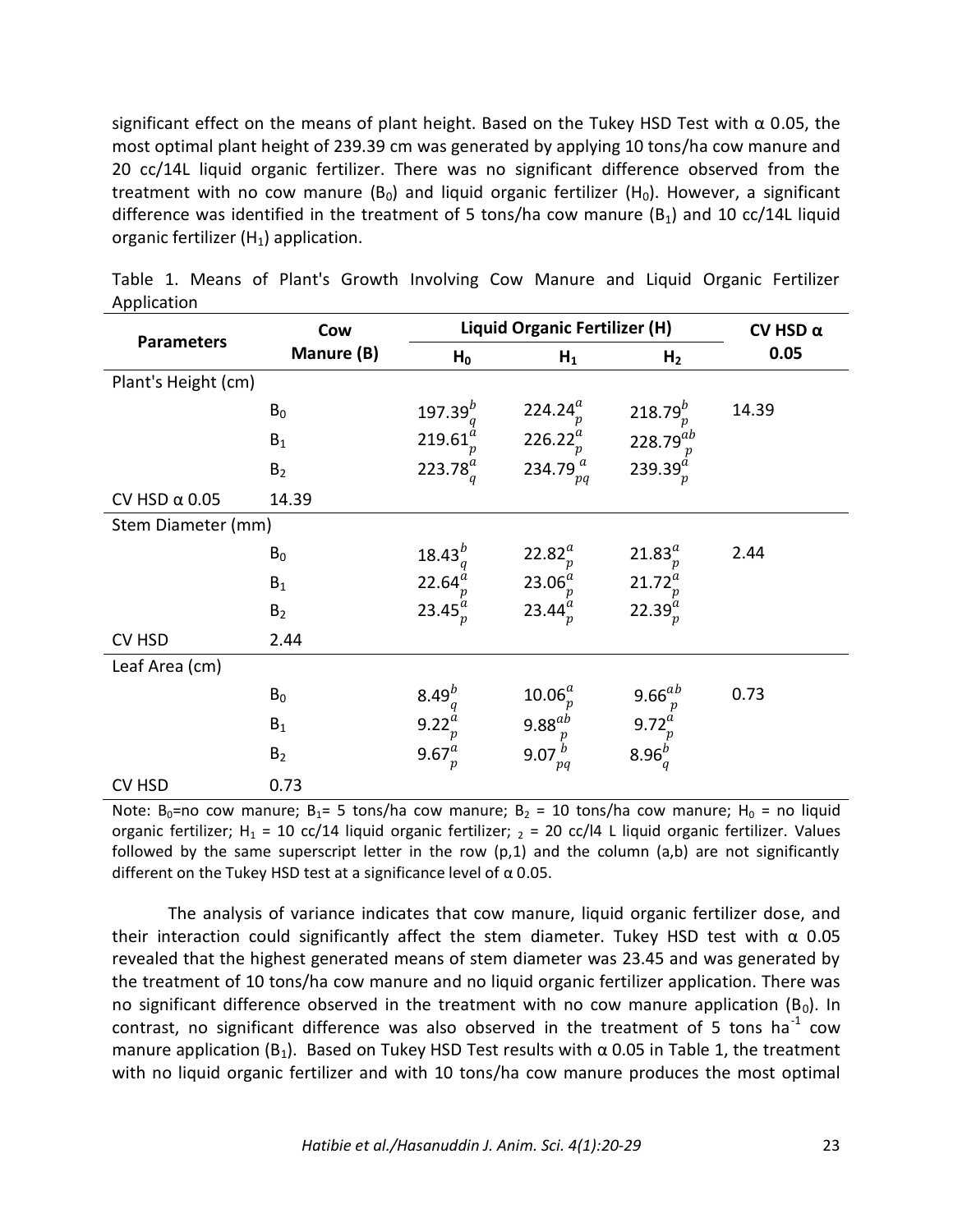plant height means of 23.45 mm. However, there was no significant difference among other treatments.

Analysis of variance indicated that the cow manure dose had a significant effect, while the liquid organic fertilizer concentration and their interaction had a significant effect on the leaf area means. Tukey HSD test with  $\alpha$  0.05 in Table 1 showed that the treatment with no cow manure and 10cc/14L liquid organic fertilizer could generate the most optimal leaf area means of 10.06 cm, and significantly different from 10 tons/ha cow manure  $(B_2)$ , but there is no significant difference from the treatment of 5 tons/ha cow manure ( $B_1$ ). Tukey HSD test with  $\alpha$ 0.05 in Table 1 indicated that the treatment of 10cc/14 L liquid organic fertilizer with no cow manure could generate the highest leaf area means of 10.06 cm, but there was no significant difference among the treatments.

| Cow Manure (B) |       | <b>Liquid Organic Fertilizer (H)</b> | <b>Means</b>   | <b>CV HSD</b>   |      |
|----------------|-------|--------------------------------------|----------------|-----------------|------|
|                | $H_0$ | $H_1$                                | H <sub>2</sub> |                 |      |
| $B_0$          | 12.62 | 12.79                                | 12.59          | $12.67^{\circ}$ | 0.11 |
| $B_1$          | 12.86 | 12.76                                | 12.78          | $12.80^{a}$     |      |
| B <sub>2</sub> | 12.81 | 12.88                                | 12.88          | $12.86^{a}$     |      |

Table 2. Means of Leaf Numbers Involving Cow Manure and Liquid Organic Fertilizer Application

Note:  $B_0$ =no cow manure;  $B_1$ = 5 tons/ha cow manure;  $B_2$  = 10 tons/ha cow manure;  $H_0$  = no liquid organic fertilizer; H<sub>1</sub> = 10 cc/14 liquid organic fertilizer; H<sub>2</sub> = 20 cc/l4 L liquid organic fertilizer. Values followed by the same superscript letter in the row  $(p,1)$  and the column  $(a,b)$  are not significantly different on the Tukey HSD test at a significance level of  $\alpha$  0.05.

The analysis of variance indicated that the cow manure treatment had a significant effect on the leaf numbers. On the contrary, the concentration of liquid organic fertilizer and its interactions had no significant effect on the means of leaf numbers. Tukey HSD test with  $\alpha$  0,05 in Table 2 demonstrated that 10 tons/ha of cow manure could generate the highest means of 12.88 leaves and it is significantly different from the treatment with no cow manure application  $(B<sub>0</sub>)$ , but not significantly different from the application of 5 tons/ha cow manure  $(B<sub>1</sub>)$ .

Based on the result of the research analysis, the most accurate cow manure dose for optimal maize plant height, stem diameter, leaf number, and leaf area is 10 tons/ha. Cow manure application is performed considering its good nutritional content and organic matter that is capable of revitalizing physical, biological and chemical soil properties [15]; [16]. Organic fertilizer is a good fertilizer source for the plants due to its high organic matter rates that can promote plantgrowth above the ground and play an important role in regulating P and K nutrients while supplynutrient. Organic fertilizer can also improvedry weight This correlates with the nutrient sufficiency for the plants. During the maize's initial growth, maize requires a large amount of nitrogen as a nutrient for boosting early vegetative growth [17]. According to [18]; [19] cow manure can play an important role in improving the soil's chemical and physical quality. It could stimulate granulation and contribute to organic soil nutrient ions. Soil organic matter could stimulate the cellular walls of stem diameter [20]. Nitrogen is a very essential soil nutrient for stem diameter growth [21].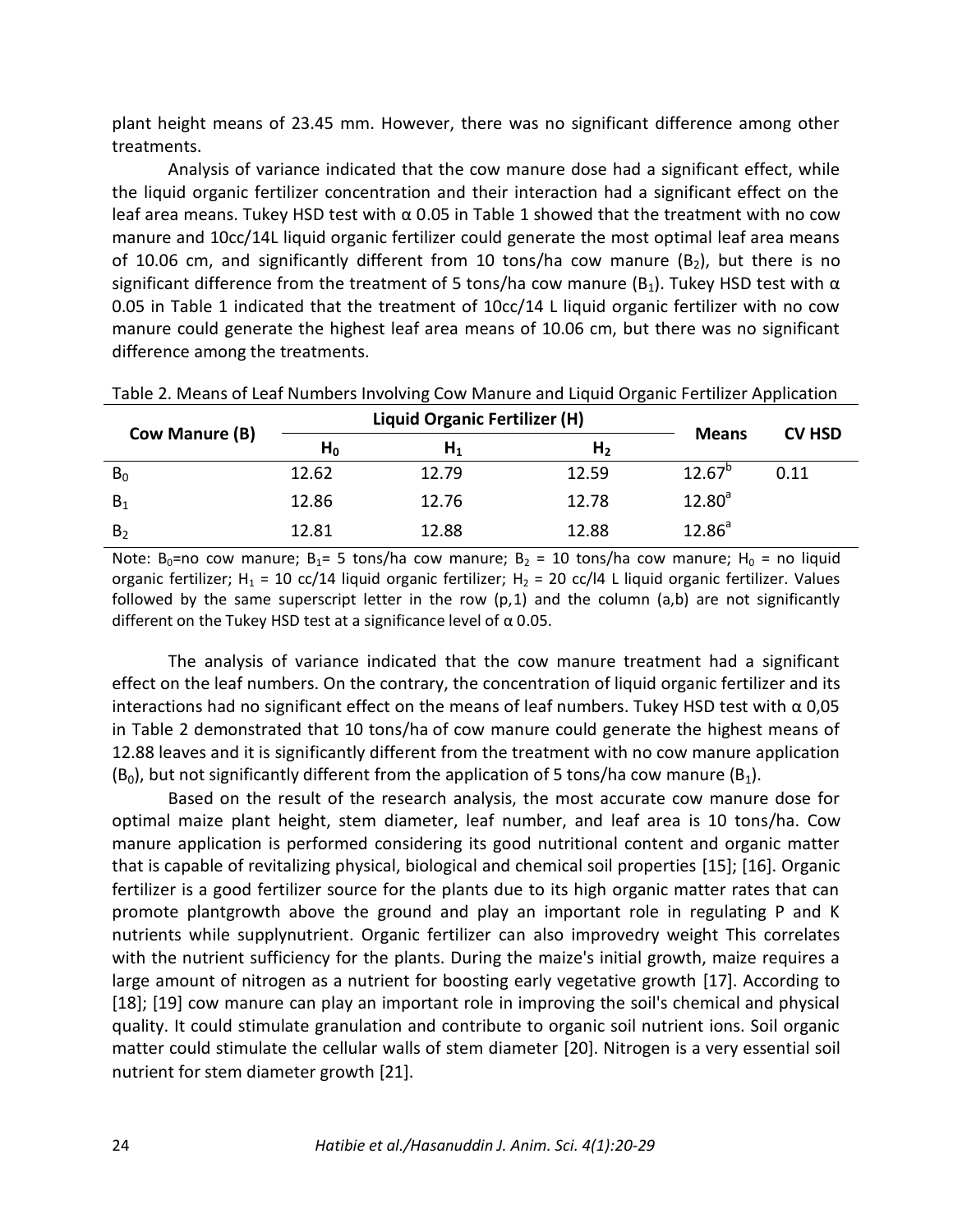Cow manure also improves the soil water holding capacity that helps in mineralizing organic matter into nutrients for the plant's direct absorption during the growth phase [22]. Therefore, the application of cow manure could develop maize growth and production, primarily leaf growth and seed-filling, accelerating the maize spikelet primordia and cob growth, and increasing yields. Gardner et al. [23] stated that the existing sufficient nutrient could enable both young and old leaves to fulfill their nutritional needs. Limited nutrient frequently leads to the nutrient distribution to the young leaves to reduce photosynthesis in old leaves. With nutrients, the growing leaves will grow wider. From the analysis of this research, it can be observed that the most optimal doses in integrating cow manure and liquid organic fertilizer for maize are 10 tons/ha cow manure and 20 cc/14 L liquid organic fertilizer.

#### **Post-harvest maize production with cow manure and liquid organic fertilizer application**

Means of post-harvest maize production with cow manure and liquid organic fertilizer can be seen in Tables 3 and 4.

| <b>Parameters</b> | <b>Cow Manure</b> | <b>Liquid Organic Fertilizer</b> |       |                |              | CV HSD $\alpha$          |
|-------------------|-------------------|----------------------------------|-------|----------------|--------------|--------------------------|
|                   |                   | $H_0$                            | $H_1$ | H <sub>2</sub> | <b>Means</b> | 0,05                     |
| Cob length (cm)   |                   |                                  |       |                |              |                          |
|                   | $B_0$             | 16.87                            | 15.51 | 17.42          | 16.6         | $\overline{\phantom{0}}$ |
|                   | $B_1$             | 17.17                            | 17.64 | 17.39          | 17.4         |                          |
|                   | B <sub>2</sub>    | 17.70                            | 17.51 | 17.89          | 17.7         |                          |
| Cob Diamater (mm) |                   |                                  |       |                |              |                          |
|                   | $B_0$             | 43.57                            | 44.22 | 44.54          | $44.11^{b}$  | 1.26                     |
|                   | $B_1$             | 45.64                            | 46.73 | 46.01          | $46.13^{a}$  |                          |
|                   | B <sub>2</sub>    | 45.78                            | 45.71 | 46.21          | $45.90^{a}$  |                          |

|                   | Table 3. Means of corn cob length and diameter affected by the cow manure and liquid organic |  |  |
|-------------------|----------------------------------------------------------------------------------------------|--|--|
| fertilizer doses. |                                                                                              |  |  |

Note: B<sub>0</sub>=no cow manure; B<sub>1</sub>= 5 tons/ha cow manure; B<sub>2</sub> = 10 tons/ha cow manure; H<sub>0</sub> = no liquid organic fertilizer; H<sub>1</sub> = 10 cc/14 liquid organic fertilizer; H<sub>2</sub> = 20 cc/l4 L liquid organic fertilizer. Values with the same superscript letter in the row (p,1) and the column (a,b) are not significantly different in the Tukey HSD test at a significance level of  $\alpha$  0.05.

Analysis of Variance indicated that the cow manure treatment, liquid organic fertilizer, and its interaction had no significant effect on the means of cob length. Application of 10 tons/ ha cow manure with 20 cc/14L liquid organic fertilizer generated the highest cob length mean of 17.89 cm, while the lowest cob length can be observed in the treatment with no cow manure and 10 cc/14 L liquid organic fertilizer application.

Analysis of variance indicated that cow manure application had a significant effect on the cob diameter. However, liquid organic fertilizer use and its interaction had no significant effect on the cob diameter. Tukey HSD test with  $\alpha$  0.05 in Table 3 indicated that the 5 tons/ha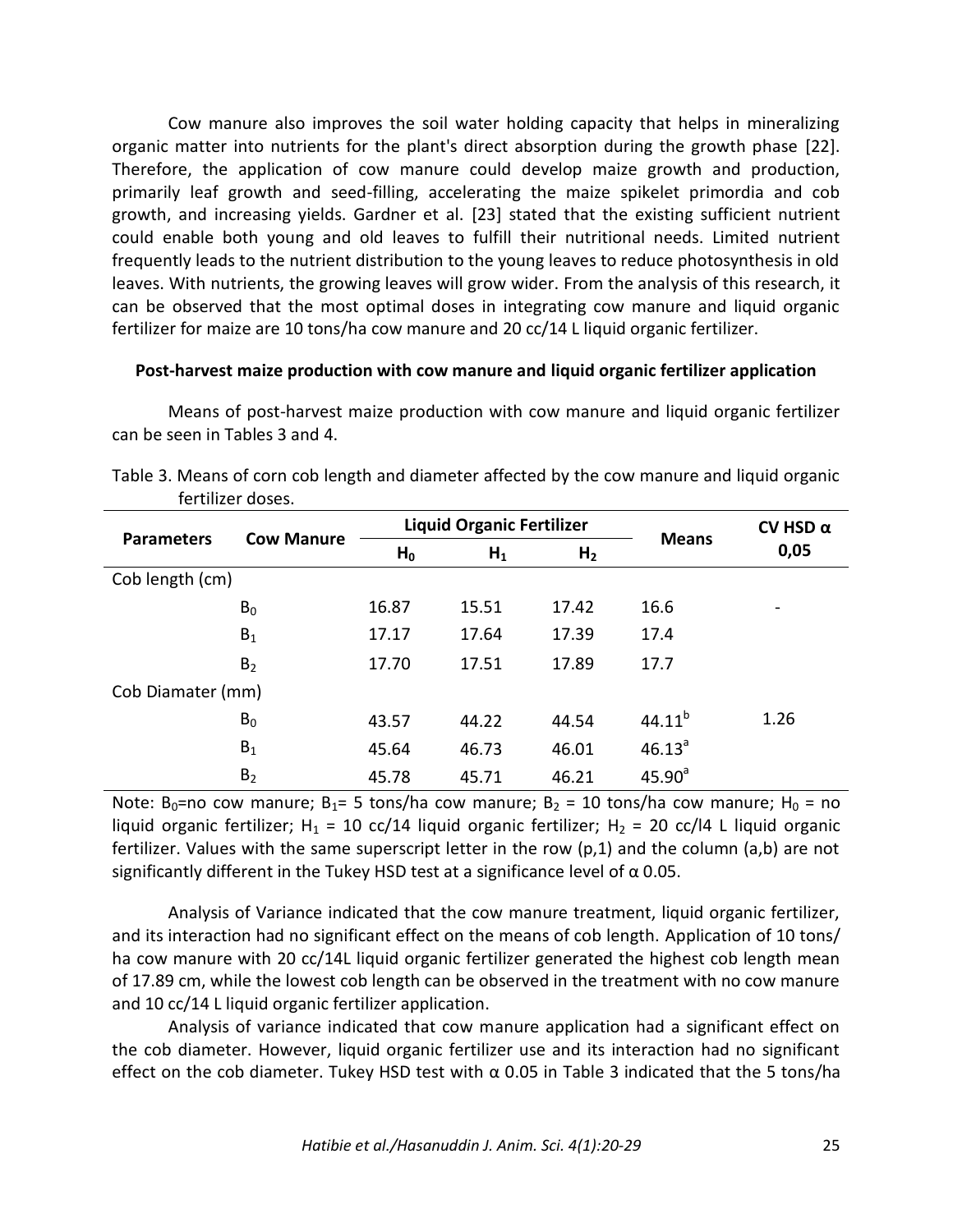cow manure application generated the highest cob diameter mean of 46.73 mm and this treatment was significantly different from the treatment with no cow manure use. However, no significant difference was observed from the treatment with 10 tons/ha cow manure.

Analysis of variance indicated that cow manure, liquid organic fertilizer, and its interaction had a significant effect on the means of unhusked cob weight. Tukey HSD test with α 0.05 in Table 4 indicated that the treatment of 10 tons/ha cow manure on the treatment of 20 cc/14L liquid organic fertilizer could produce the highest unhusked cob weight mean of 3.37 kg, and significantly different from the other treatments. Tukey HSD test with  $\alpha$  0.05 in Table 2 indicated that the treatment of 20 cc/14L liquid organic fertilizer on 10 tons/ha cow manure treatment could generate the highest unhusked cob weight mean of 3.37 kg.

| <b>Parameters</b>          | <b>Cow Manure</b> |                 | <b>Liquid Organic Fertilizer</b> | CV HSD $\alpha$  |      |
|----------------------------|-------------------|-----------------|----------------------------------|------------------|------|
|                            |                   | $H_0$           | $H_1$                            | H <sub>2</sub>   | 0,05 |
| Unhusked Cob Weight        |                   |                 |                                  |                  |      |
|                            | $B_0$             | $1.32^{b}$      | $2.19^{b}$                       | 2.13 $_{n}^{c}$  | 0.45 |
|                            | $B_1$             | $2.18_{q}^{a}$  | 2.47 $^{ab}$<br>pq               | 2.68 $_{n}^{b}$  |      |
|                            | B <sub>2</sub>    | $2.36_q^a$      | 2.71 <sup>a</sup>                | 3.37 $^{a}_{p}$  |      |
| <b>CV HSD</b>              | 0.45              |                 |                                  |                  |      |
| <b>Production Per Plot</b> |                   |                 |                                  |                  |      |
|                            | $B_0$             | 5.66 $_{a}^{b}$ | 9.39 $_{n}^{b}$                  | 9.14 $^{c}_{n}$  | 1.92 |
|                            | $B_1$             | 9.34 $a_a$      | $10.57^{ab}$<br>pq               | $11.47^{b}$      |      |
|                            | B <sub>2</sub>    | $10.11^{a}$     | $11.60^{a}$                      | 14.46 $_{p}^{a}$ |      |
| <b>CV HSD</b>              | 1.92              |                 |                                  |                  |      |

Table 4. Means of unhusked cob weight and the post-harvest production per-plot affected by the cow manure and liquid organic fertilizer treatment.

Note: B<sub>0</sub>=no cow manure; B<sub>1</sub>= 5 tons/ha cow manure; B<sub>2</sub> = 10 tons/ha cow manure; H<sub>0</sub> = no liquid organic fertilizer; H<sub>1</sub> = 10 cc/14 liquid organic fertilizer; H<sub>2</sub> = 20 cc/l4 L liquid organic fertilizer. Values followed by the same superscript letter in the row  $(p,1)$  and the column  $(a,b)$ are not significantly different on the Tukey HSD test at a significance level of  $\alpha$  0.05.

Analysis of variance indicated that the treatment of cow manure, liquid organic fertilizer, and their interaction are significantly different from the means of production per plot. Tukey HSD test with  $\alpha$  0.05 in Table 4 indicated that the treatment of 10 tons/ha cow manure on liquid organic fertilizer could generate the highest production per plot mean of 14.46 kg and the treatment is significantly different from the other treatments. Tukey HSD test with  $\alpha$  0.05 indicated that the treatment of 20 cc/14L liquid organic fertilizer on the treatment of 10 tons/ha cow manure could generate the highest production per plot of 14.46 kg and it is significantly different from other treatments.

Based on the result of the research analysis, it can be observed that the most optimal dose of cow manure for maize cob length, cob diameter, unhusked cob weight, production per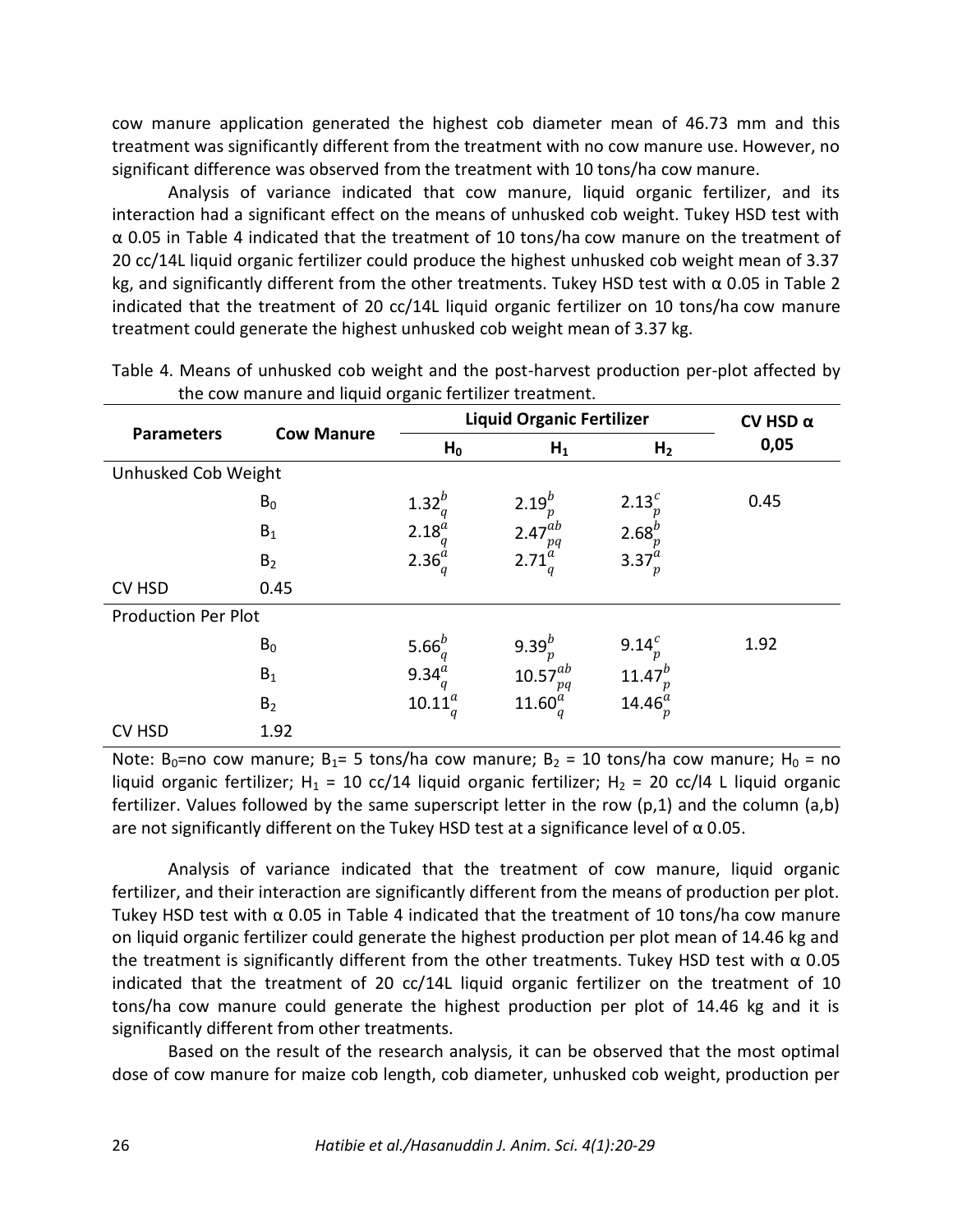plot is 10 tons/ha and 20 cc/14 L for liquid organic fertilizer as well as the interaction between both fertilizers. Mayadewi [13] reported that the increase of husked, unhusked, and good quality cob fresh weight is closely related to the quantity of the photosynthate allocated to the cobs. The greater the photosynthate translocated to the cob, the greater the fresh weight of the cob [24]. Cow manure could increase the production and cob fresh weight [25]. Interaction between the cow manure and liquid organic fertilizer could have different impacts on the increase of maize cob's length. Organic fertilizer application could supply soil nutrients that accelerate maize growth [26]. Phosphorus nutrient (P) can significantly affect cob's formation [27]. P nutrient can extend fruit and Adenosine Triphosphate (ATP) formation. Therefore, assimilation and the translocation to energy storage in plants could work effectively [28]. This also affects the cob diameter which results in bigger diameter. If P nutrient in maize is supplied well, cob formation will be better and corn kernel row formation will be completed.

# **Comparison Test Results**

The comparison test aims to identify and analyze the effect of integrating cow manure and liquid organic fertilizer use compared to the NPK fertilizer application. The result of the test is presented in Table 5.

Based on the analysis of variance (ANOVA) results, integrating cow manure and liquid organic fertilizer has no significant difference compared to the application of inorganic (NPK) fertilizer use in the perspective of the plant's height, stem diameter, leaf area, cob length, and cob diameter. Meanwhile, there is a significant difference in cob weight and production per plot. Therefore, integrating cow manure and liquid organic fertilizer could improve farmers' income and promote maize and growth productivity comparable to the inorganic fertilizer (NPK).

## **CONCLUSIONS**

Based on the result of the study, it can be concluded that the application of cow manure at 10 tons/ha dose combined with 20 cc/14 L liquid organic fertilizer could provide the best yield in the parameters of growth and production of maize.

## **REFERENCES**

- [1] M. R. Anwar, D. L. Liu, R. Farquharson, I. Macadam, A. Abadi, J. Finlayson, B. Wang, and T. Ramilan, (2015). "Climate Change Impacts on Phenology and Yields of Five Broadacre Crops at Four Climatologically Distinct Locations in Australia",Agricultural Systems, Vol.132, pp. 133–144, 2015.
- [2] K. S. Bawa, L. P. Koh, T. M. Lee, J. Liu, P. S. Ramakrishnan, D. W. Yu, Y. P. Zhang, and P. H. Raven, "China, India, and the environment",Science, Vol. 327, pp. 1457–1459, 2010. <https://doi.org/10.1126/science.1185164>
- [3] G. S. Gupta, (2019). "Land Degradation and Challenges of Food Security", Review of European Studies, Vol. 11, no. 11, pp. 63-72, 2019. <https://doi.org/10.5539/res.v11n1p63>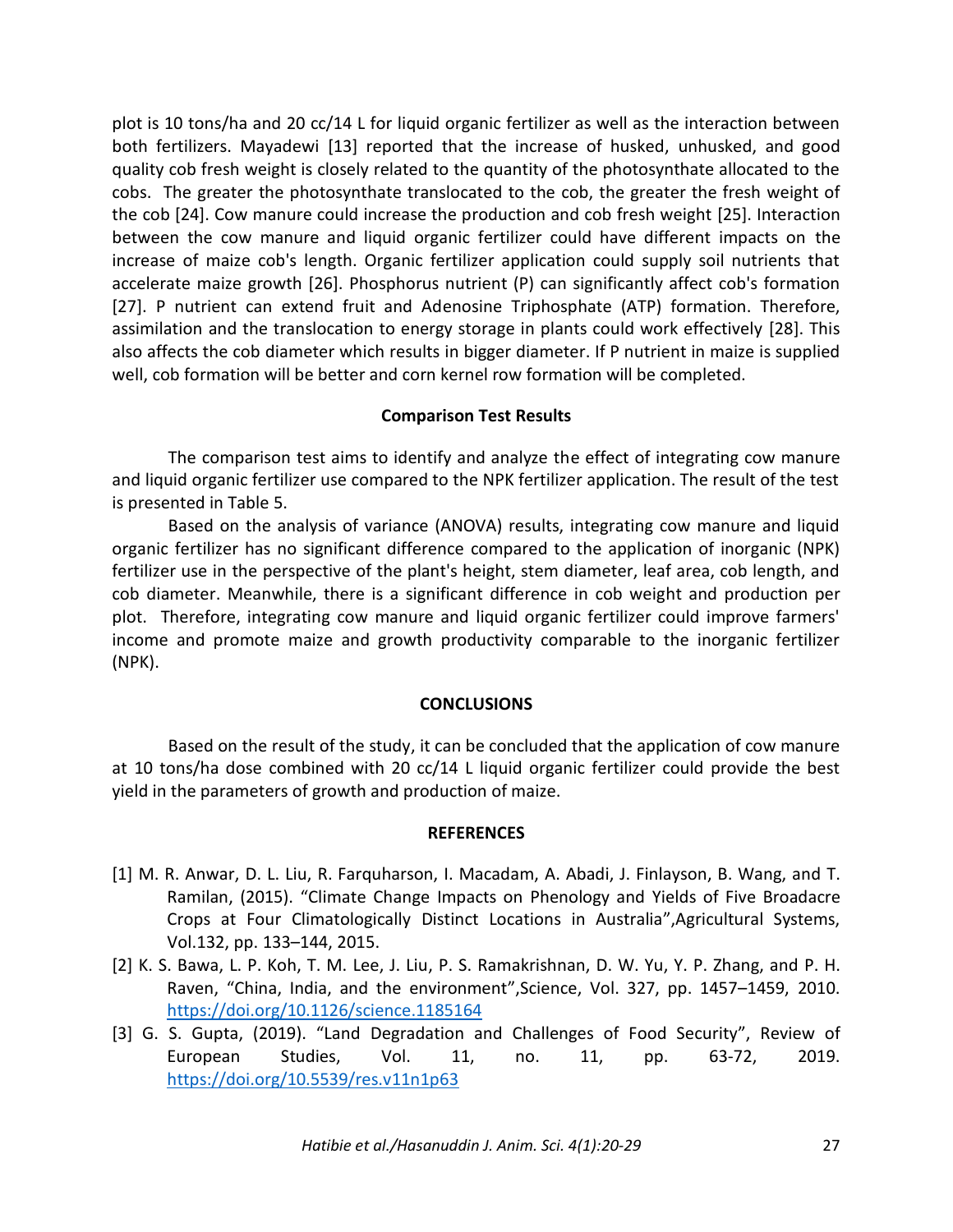- [4] F. H. Elly, A. Lomboan, C. L. Kaunang, M. Rundengan, Z. Poli, and S. Syarifuddin, "Development potential of integrated farming system (local cattle - food crops)",Animal Production, Vol. 21, no. 3, pp. 143–147, 2019. <https://doi.org/10.20884/1.jap.2019.21.3.739>
- [5] B. F. Tracy, and Y. Zhang, "Soil compaction, corn yield response, and soil nutrient pool dynamics within an integrated crop-livestock system in Illinois",Crop Science,Vol. *86, no.*  1, pp. 118–133, 2008.<https://doi.org/10.2135/cropsci2007.07.0390>
- [6] Afifuddin, "Integrasi Usahatani Jagung dan Ternak Sapi terhadap Pendapatan Usahatani di Kabupaten Lombok Utara",[Skripsi], Fakultas Pertanian, Universitas Mataram, 2018. <https://doi.org/10.1016/j.agsy.2014.09.010>
- [7] E. F. Durán-Lara, A. Valderrama, and A. Marican, "Natural Organic Compounds for Application in Organic Farming",Agriculture, Vol. 10, no.41, pp. 1-22, 2020. <https://doi.org/10.3390/agriculture10020041>
- [8] M. Mahdiannoor, N. Istiqomah, and S. Syarifuddin, "Aplikasi Pupuk Organik Cair terhadap Pertumbuhan dan Hasil Tanaman Jagung Manis". Ziraa'ah, Vol. 41, no. 1, pp. 1–10, 2016.
- [9] S. Das, S. T. Jeong, S. Das, and P. J. Kim, "Composted Cattle Manure Increases Microbial Activity and Soil Fertility More than Composted Swine Manure in a Submerged Rice Paddy",Frontiers in Microbiology, Vol. 8, pp. 1-10, 2017. <https://doi.org/10.3389/fmicb.2017.01702>
- [10] Gupta, K. R. Aneja, and D. Rana, "Current Status of Cow Dung as a Bioresource for Sustainable Development",Bioresour. Bioprocess.,Vol. 3, no. 28, pp. 1-11, 2016. <https://doi.org/10.1186/s40643-016-0105-9>
- [11] O. T. Ayoola, and E. A. Makinde, "Performance of Green Maize and Soil Nutrient Changes with Fortified Cow Dung", Afr. J. Plant Sci., Vol. 2, pp. 19–22, 2008.
- [12] G. Lemaire, A. Franzluebbers, P. C. de F. Carvalho, and B. Dedieu, "Integrated Crop-Livestock Systems: Strategies to Achieve Synergy Between Agricultural Production and Environmental Quality",Agriculture, Ecosystems and Environment, Vol. 190, pp. 4–8, 2014.<https://doi.org/10.1016/j.agee.2013.08.009>
- [13] N. N. A. Mayadewi, "Pengaruh Jenis Pupuk Kandang dan Jarak Tanam terhadap Pertumbuhan Gulma dan Hasil Jagung Manis",Agritrop, Vol. 26, no. 4, pp. 153-159, 2007.
- [14] F. Place, C. B. Barrett, H. A. Freeman, J. J. Ramisch, and B. Vanlauwe, "Prospects for Integrated Soil Fertility Management Using Organic and Inorganic Inputs: Evidence From Smallholder African Agricultural Systems",Food Policy, Vol. 28,pp. 365–378, 2003. <https://doi.org/10.1016/j.foodpol.2003.08.009>
- [15] F. Mahmood, I. Khan, U. Ashraf, T. Shahzad, S. Hussain, M. Shahid, M. Abid, and S. Ullah, "Effects of Organic and Inorganic Manures on Maize and Their Residual Impact on Soil Physico-Chemical Properties",Journal of Soil Science and Plant Nutrition, Vol. 17, no. 1, pp. 22–32, 2017.<https://doi.org/10.4067/S0718-95162017005000002>
- [16] S. Marinari, G. Masciandaro, B. Ceccanti, and S. Grego, "Influence of Organic and Mineral Fertilisers on Soil Biological and Physical Properties",Bioresource Technology, Vol. 7, pp. 9–17, 2000. [https://doi.org/10.1016/S0960-8524\(99\)00094-2](https://doi.org/10.1016/S0960-8524(99)00094-2)
- [17] D. Saragih, H. Hamim, and N. Nurmauli, (2013). "Pengaruh Dosis dan Waktu Aplikasi Pupuk